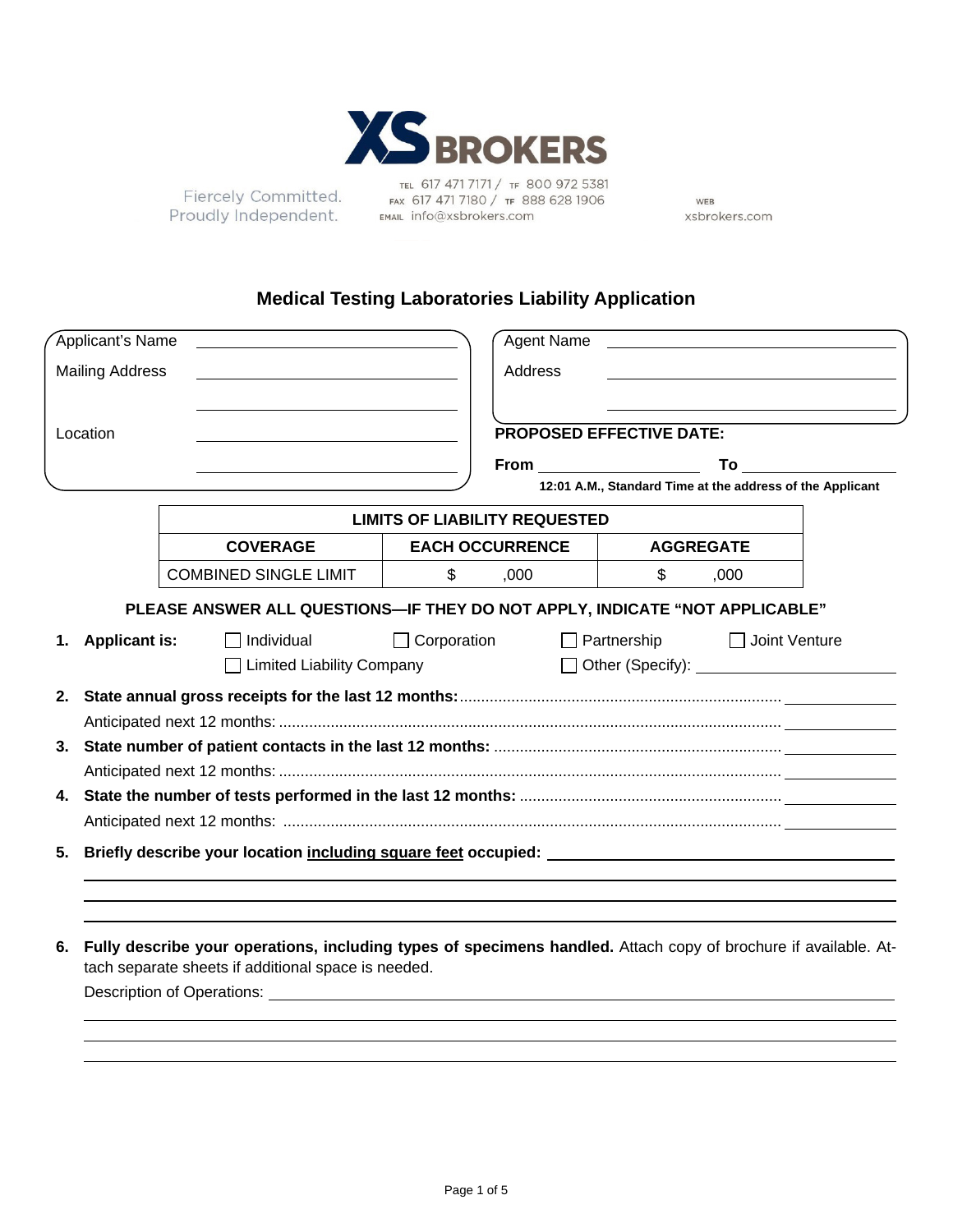## **7. Check areas of activity that your facility is involved with:**

| <b>Activity</b>                                                                | <b>Yes</b> | <b>No</b> | <b>Number of Tests</b><br><b>Performed</b> | % of Gross Receipts |
|--------------------------------------------------------------------------------|------------|-----------|--------------------------------------------|---------------------|
| Diagnostic services-if yes, describe                                           |            |           |                                            |                     |
| X-Ray services                                                                 |            |           |                                            |                     |
| Test result consultation for another lab                                       |            |           |                                            |                     |
| AIDS or HIV testing                                                            |            |           |                                            |                     |
| Blood banking or blood storage                                                 |            |           |                                            |                     |
| Plasmapheresis procedures                                                      |            |           |                                            |                     |
| Therapy or treatment procedures-if yes,<br>describe                            |            |           |                                            |                     |
| Drug testing                                                                   |            |           |                                            |                     |
| Pap smears                                                                     |            |           |                                            |                     |
| Cytology                                                                       |            |           |                                            |                     |
| <b>EKG</b> testing                                                             |            |           |                                            |                     |
| MRIs, Cardiac Monitoring, Stress Testing,<br>CAT Scans, Sonograms, Mammography |            |           | By type:                                   | By type:            |

- **8. Number of cytologists on staff:**
- **9. Years in business:**
- **10. Is applicant owned by or operated at a hospital, whether main location or branch?** ........................ Yes No
- **11. Total number of employees:**
- **12. Number of employees** (please categorize, i.e., physicians, pathologists, interns, x-ray technicians, lab technicians, radiologist technicians, RN, LPN, LVN, clerical, etc.):

| <b>Full Time</b> | <b>Part Time</b> | <b>Functions</b>                                                                                     |
|------------------|------------------|------------------------------------------------------------------------------------------------------|
|                  |                  |                                                                                                      |
|                  |                  |                                                                                                      |
|                  |                  |                                                                                                      |
|                  |                  |                                                                                                      |
|                  |                  |                                                                                                      |
|                  |                  | 13. Are the applicant, partners and employees all currently licensed?………………………………………………………………………………… |
|                  |                  |                                                                                                      |
|                  |                  |                                                                                                      |

If yes, please explain:

| If any of the following answers are "yes," details must be provided (i.e., specific tests performed, number of tests |  |  |  |
|----------------------------------------------------------------------------------------------------------------------|--|--|--|
| performed, per year, percentage of gross annual receipts).                                                           |  |  |  |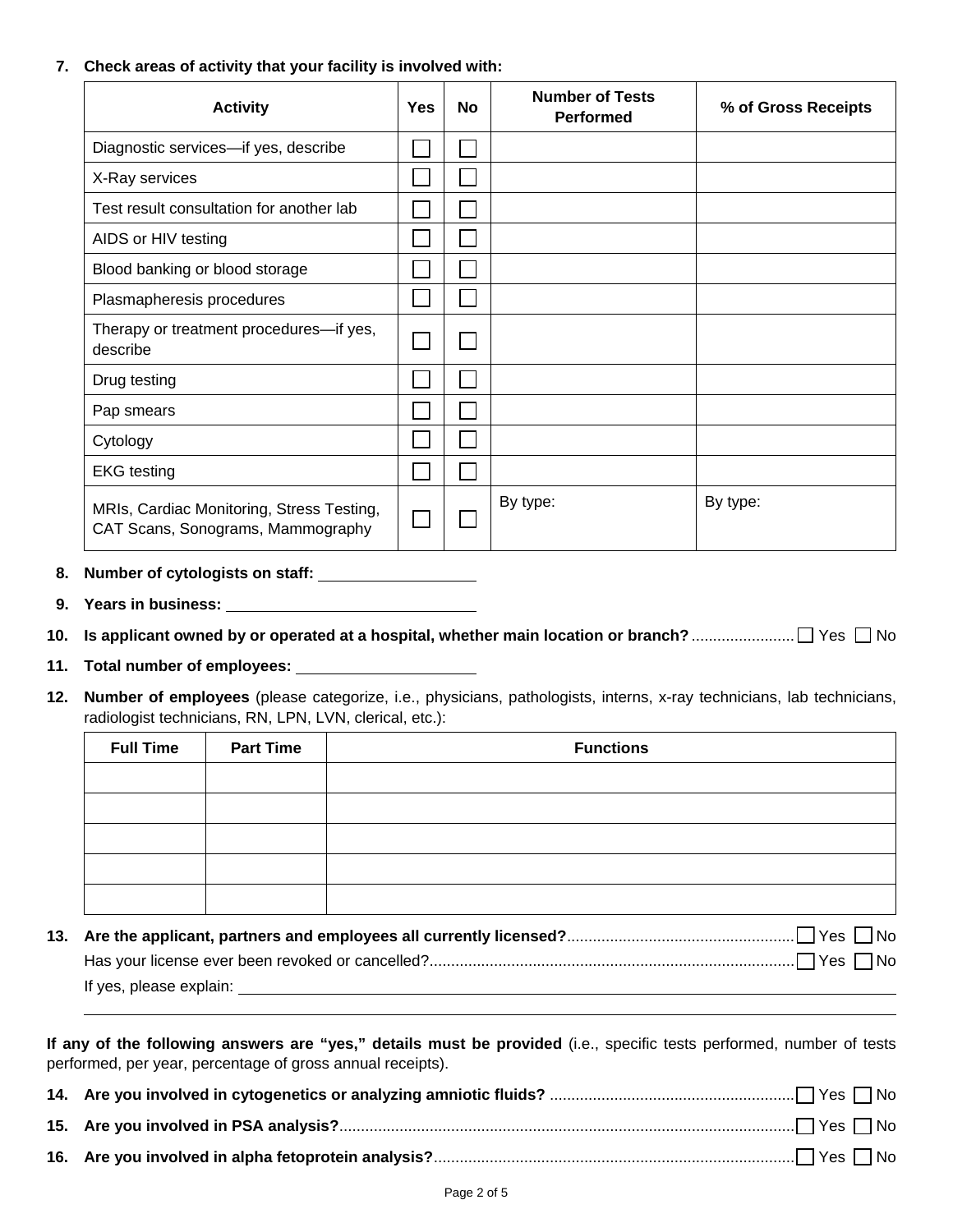**23. Attach sample billing document reflecting tests performed.** 

# **24. Identify exact names, addresses and relationship (ownership holdings) of all entities to be insured:**

| <b>Exact Entity</b> | <b>Name</b> | <b>Address</b> | % of<br>Ownership |
|---------------------|-------------|----------------|-------------------|
|                     |             |                |                   |
|                     |             |                |                   |
|                     |             |                |                   |
|                     |             |                |                   |

Are you named as an additional insured on their policy? ............................................................................ Yes No

## **25. Identify all physicians involved in laboratory, by name and function served:**

| <b>Name</b>                                                                                      | <b>Type of Doctor</b> | % of Ownership | <b>Specific Duties in Lab Operations</b> |
|--------------------------------------------------------------------------------------------------|-----------------------|----------------|------------------------------------------|
|                                                                                                  |                       |                |                                          |
|                                                                                                  |                       |                |                                          |
|                                                                                                  |                       |                |                                          |
|                                                                                                  |                       |                |                                          |
| If applicant is owned by a practicing physician, does applicant occupy same or contiguous space? |                       |                | ⊤Ves ∏No                                 |

If applicant is owned by a practicing physician, does applicant occupy same or contiguous space? ........  $\Box$  Yes  $\Box$  No Percentage of gross receipts derived from physician's personal practice: ............................................... %

## **26. Identify all independent contractors used by laboratory, by name and function served:**

| <b>Name</b> | <b>Type of Operations<br/>Conducted</b> | <b>Specific Duties in Lab Operations</b> |
|-------------|-----------------------------------------|------------------------------------------|
|             |                                         |                                          |
|             |                                         |                                          |
|             |                                         |                                          |
|             |                                         |                                          |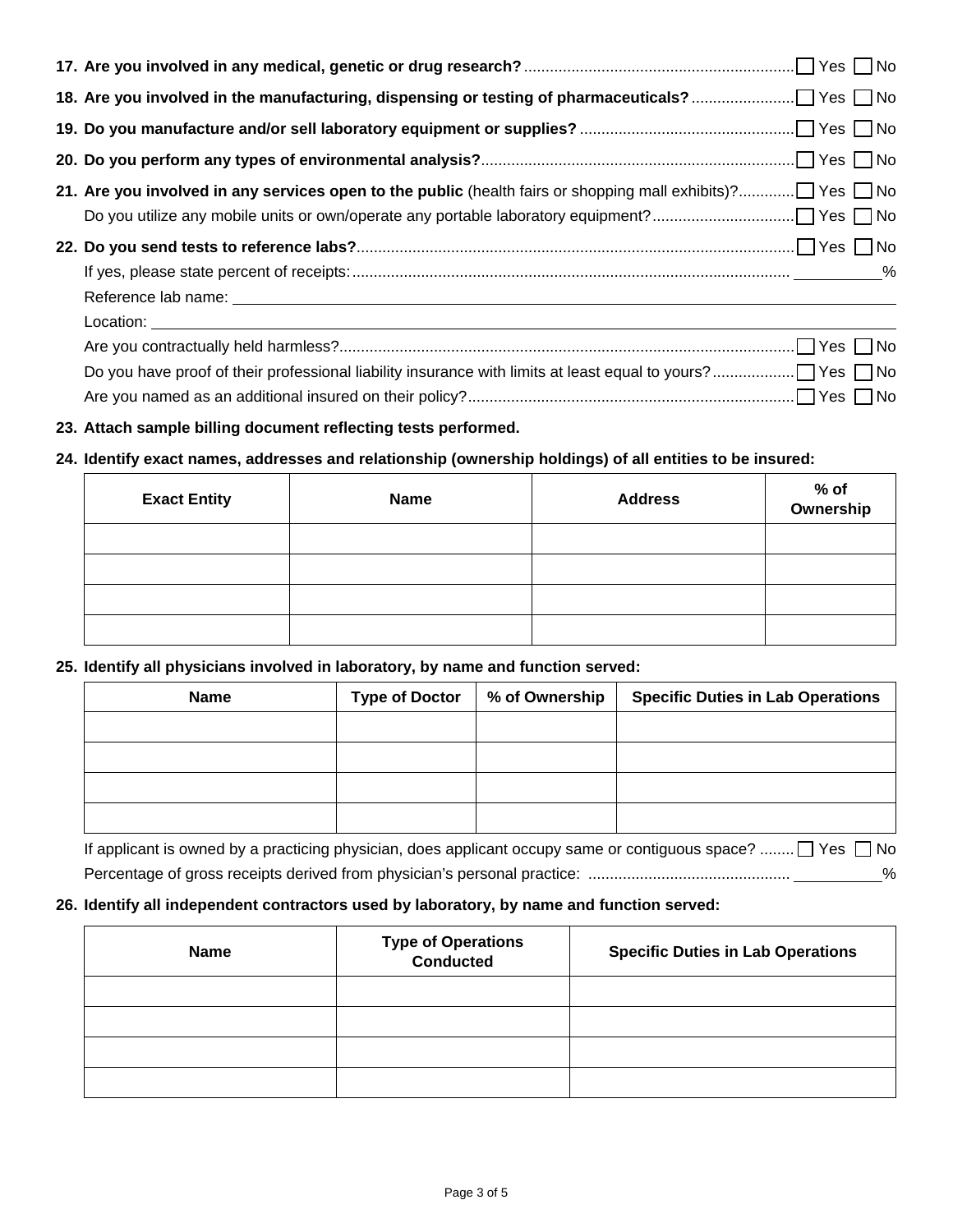**27. If any independent contractors are physicians, Certificates of Insurance from the professional liability insurance carrier for doctors will be required.** Please list below:

| <b>Name of Doctor</b> | <b>Insurance Carrier</b> | <b>Insurance Limit</b> | <b>Expiration Date</b> |
|-----------------------|--------------------------|------------------------|------------------------|
|                       |                          |                        |                        |
|                       |                          |                        |                        |
|                       |                          |                        |                        |
|                       |                          |                        |                        |

# **28. Has any professional or general liability claim or suit been brought against you in the past five**

If yes, please provide the following:

| <b>Date</b> | <b>Description of Loss</b> | <b>Amount Paid or in</b><br><b>Reserves</b> |
|-------------|----------------------------|---------------------------------------------|
|             |                            |                                             |
|             |                            |                                             |
|             |                            |                                             |
|             |                            |                                             |

## **29. Has any company ever canceled, declined, or refused to issue similar insurance?** (Not applicable

in Missouri) .................................................................................................................................................. Yes No

If yes, please explain:

## **Previous Insurer: Indicate premium and losses for the past three years.** Describe all losses.

| Year | Company | <b>Policy Number</b> | Premium | <b>Losses</b><br>Paid | <b>Losses</b><br><b>Reserved</b> | <b>Description</b> |
|------|---------|----------------------|---------|-----------------------|----------------------------------|--------------------|
|      |         |                      |         |                       |                                  |                    |
|      |         |                      |         |                       |                                  |                    |
|      |         |                      |         |                       |                                  |                    |
|      |         |                      |         |                       |                                  |                    |